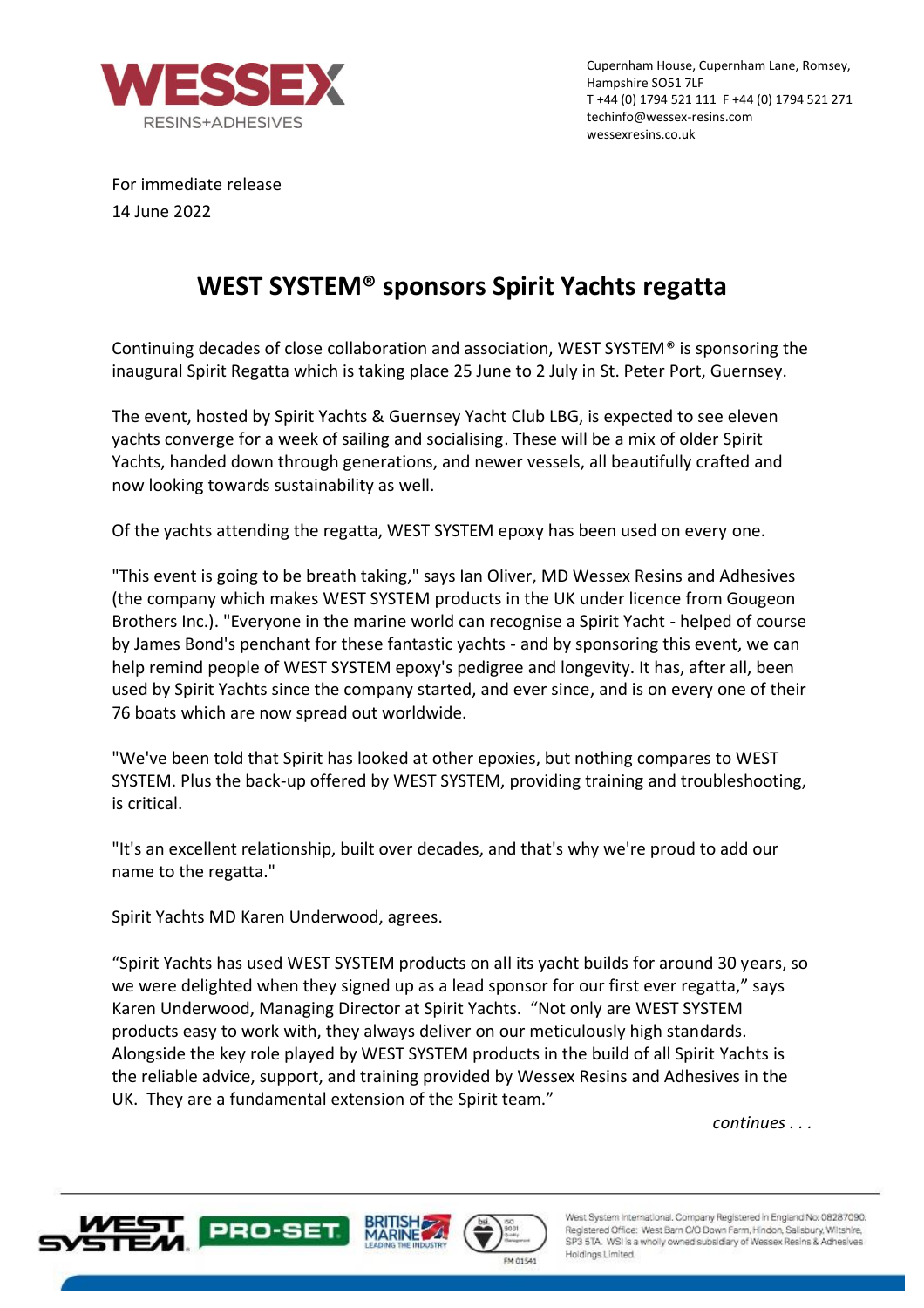

Cupernham House, Cupernham Lane, Romsey, Hampshire SO51 7LF T +44 (0) 1794 521 111 F +44 (0) 1794 521 271 techinfo@wessex-resins.com wessexresins.co.uk

WEST SYSTEM epoxy plays a major part in the structural integrity of Spirit Yachts. They're built using a cold moulded process over strip plank construction. The hulls are built over laminated frames - using WEST SYSTEM epoxy. The strip planks are glued together using WEST SYSTEM epoxy, as are the vacuum consolidated veneers. A glass laminate is applied to the hull - again vacuum consolidated with WEST SYSTEM epoxy.

It's arguable that Spirit Yachts is creating its own in-house wood epoxy composite structures.

WEST SYSTEM epoxy was created by Gougeon brothers in 1969 and since then the resin and hardener formulas have been continually tested and improved to produce the most reliable and well-balanced epoxy systems available. Plus, the company is well known for its willingness to share knowledge. Whether projects are large or small, WEST SYSTEM technical publications and videos provide [detailed procedures and instructions for specific](https://wessexresins.co.uk/support/how-to-use-west-system-epoxy/)  [repair and construction applications.](https://wessexresins.co.uk/support/how-to-use-west-system-epoxy/) (https://wessexresins.co.uk/support/how-to-use-westsystem-epoxy/)

Racing at the regatta promises to be competitive with yachts battling it out over a six-race series; including a round Guernsey race (weather permitting), two long passage races (Race 3: WEST SYSTEM passage race will take place on Monday 27th June), and a mix of shorter round-the-cans and windward/leeward courses. As much as possible, the starts and finishes will be set in front of Castle Cornet (situated next to the yacht club) to allow spectators to watch the action on the water.

The Spirit Yachts fleet will be berthed in Victoria Marina, in the heart of St Peter Port and a short walk from nearby shops, cafés, bars and restaurants.

During the week, guests will have the choice of BBQs, Hattiers Rum tasting, dockside drinks, and a trip across to neighbouring Herm for sunset drinks and dinner. A prize-giving dinner at the prestigious Old Government House hotel will round off the regatta in style.

The Spirit Regatta 2022 has attracted a raft of high-profile sponsors from across the marine industry. Lead sponsor WEST SYSTEM is accompanied by supporting sponsors Lewmar, Oceanskies, OneSails GBR (East), Raymarine, and Torqeedo.

[Find a local distributor.](https://wessexresins.co.uk/distributors/) (https://wessexresins.co.uk/distributors/)

Find out more about [WEST SYSTEM epoxy](https://wessexresins.co.uk/west-system/) online (https://wessexresins.co.uk/westsystem/).

ends

*continues . . .* 







West System International, Company Registered in England No: 08287090. Registered Office: West Barn C/O Down Farm, Hindon, Salisbury, Wiltshire, SP3 5TA. WSI is a wholly owned subsidiary of Wessex Resins & Adhesives Holdings Limited.